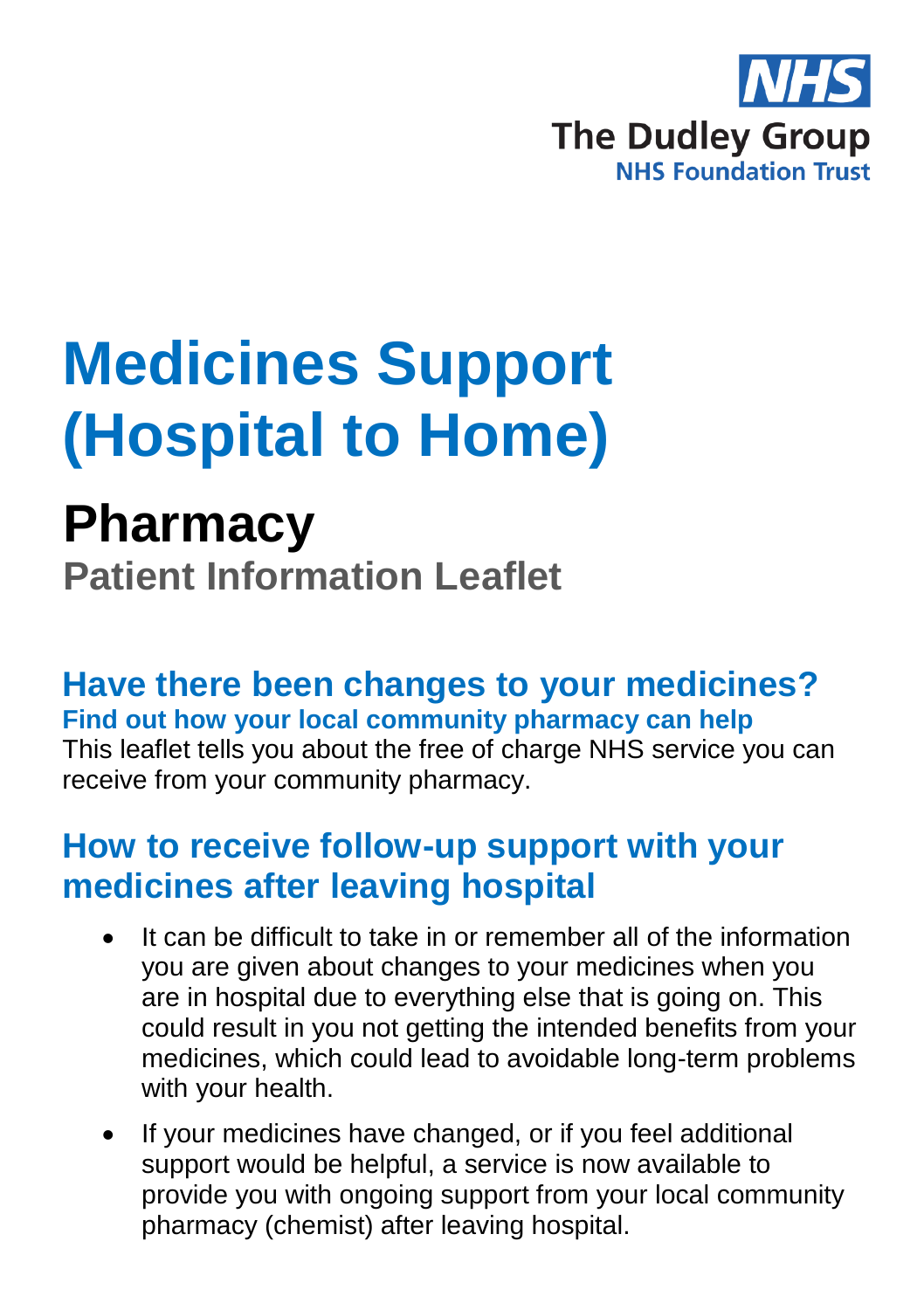The community pharmacist will talk with you about how you are getting on with your new medicines and discuss any problems you are having, for example any side effects, or difficulty taking the medicines. The pharmacist will also help you find out more about the medicines you are taking, and make sure they are working as well as they can for you. This is a confidential conversation and will take place in a private area within the pharmacy or, if you prefer, it may be possible to have the discussion over the telephone.

## **How does the service work?**

- Before you go home, one of our hospital pharmacy team will refer you to your chosen community pharmacy.
- Once you have given your consent, your discharge summary with information about the medicines you are taking will be sent securely through our electronic system to the pharmacy you have selected. Our team will make sure your community pharmacist has all the details they need to help you.
- Once you are home, your chosen pharmacy will contact you and arrange a convenient time for you to visit them, usually within a few days of your discharge from hospital. They may provide advice on
	- o Coping with any changes to your medication.
	- o Side effects.
	- o Answering any queries you may have.
	- o Returning any stopped or out of date medicines to the pharmacy.

#### **What if I cannot go to my local community pharmacy?**

• If your local community pharmacy does not offer this service, we can refer you to an alternative pharmacy in your area if you are happy for us to do so.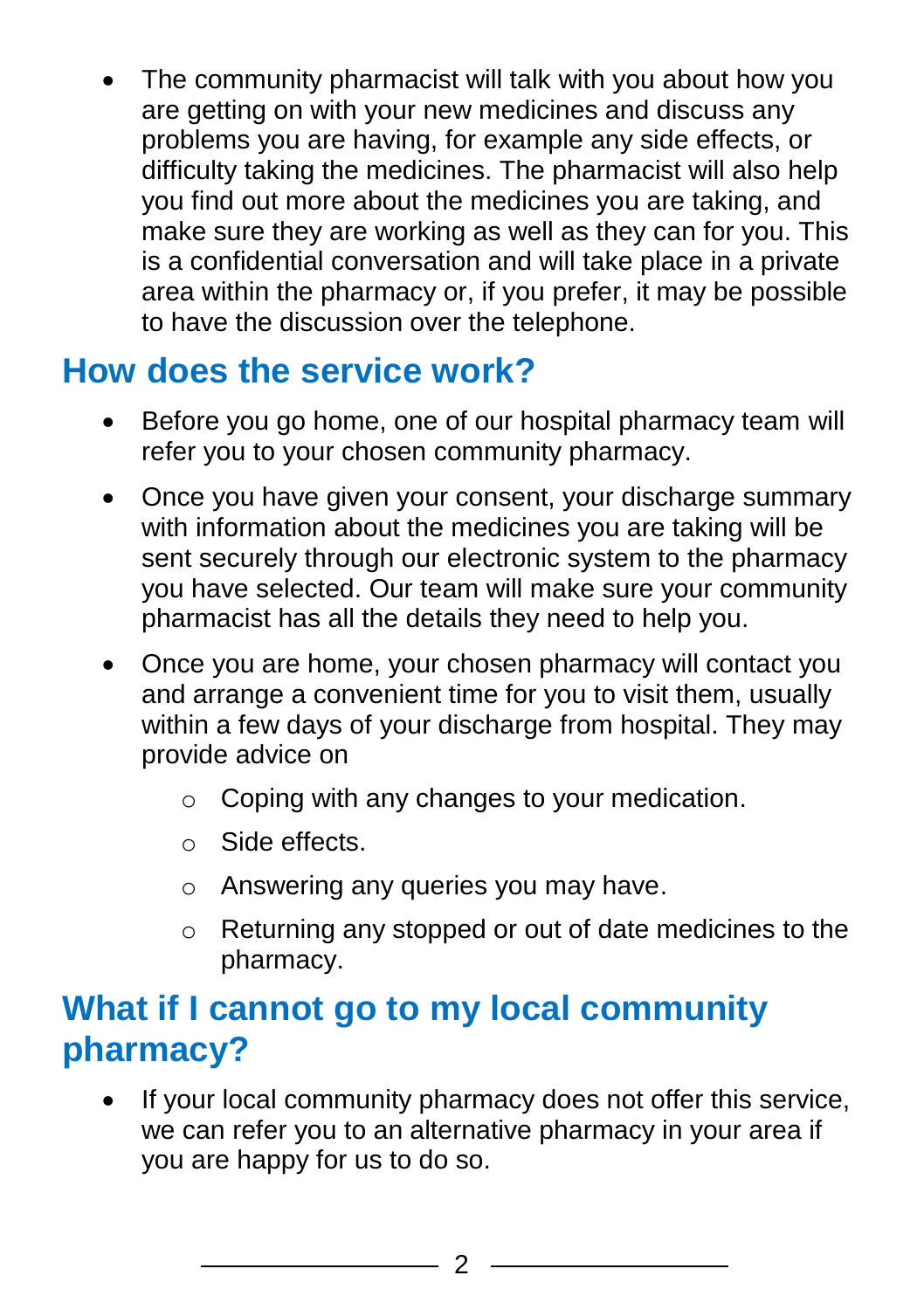If you cannot get to the pharmacy in person, you may be able to have your review over the telephone, or your pharmacist may be able to visit you at home.

## **Other pharmacy services**

- Your local pharmacist can give you information about other pharmacy services, such as
	- $\circ$  advice on healthy living,
	- o advice on treating common illnesses and
	- $\circ$  help with quitting smoking

#### **Further information**

For information relating to freedom of information, sharing agreements, data protection impact assessments, data security and protection policies, please use the following links:

<http://www.dgft.nhs.uk/about-us/freedom-of-information/>

<http://www.dgft.nhs.uk/about-us/publications/>

If you have any concerns or complaints about the service, please contact the Patient Advice and Liaison Service (PALS) on Freephone 0800 073 0510 or email [dgft.pals@nhs.net](mailto:dgft.pals@nhs.net) for support.

This leaflet has been written in collaboration with